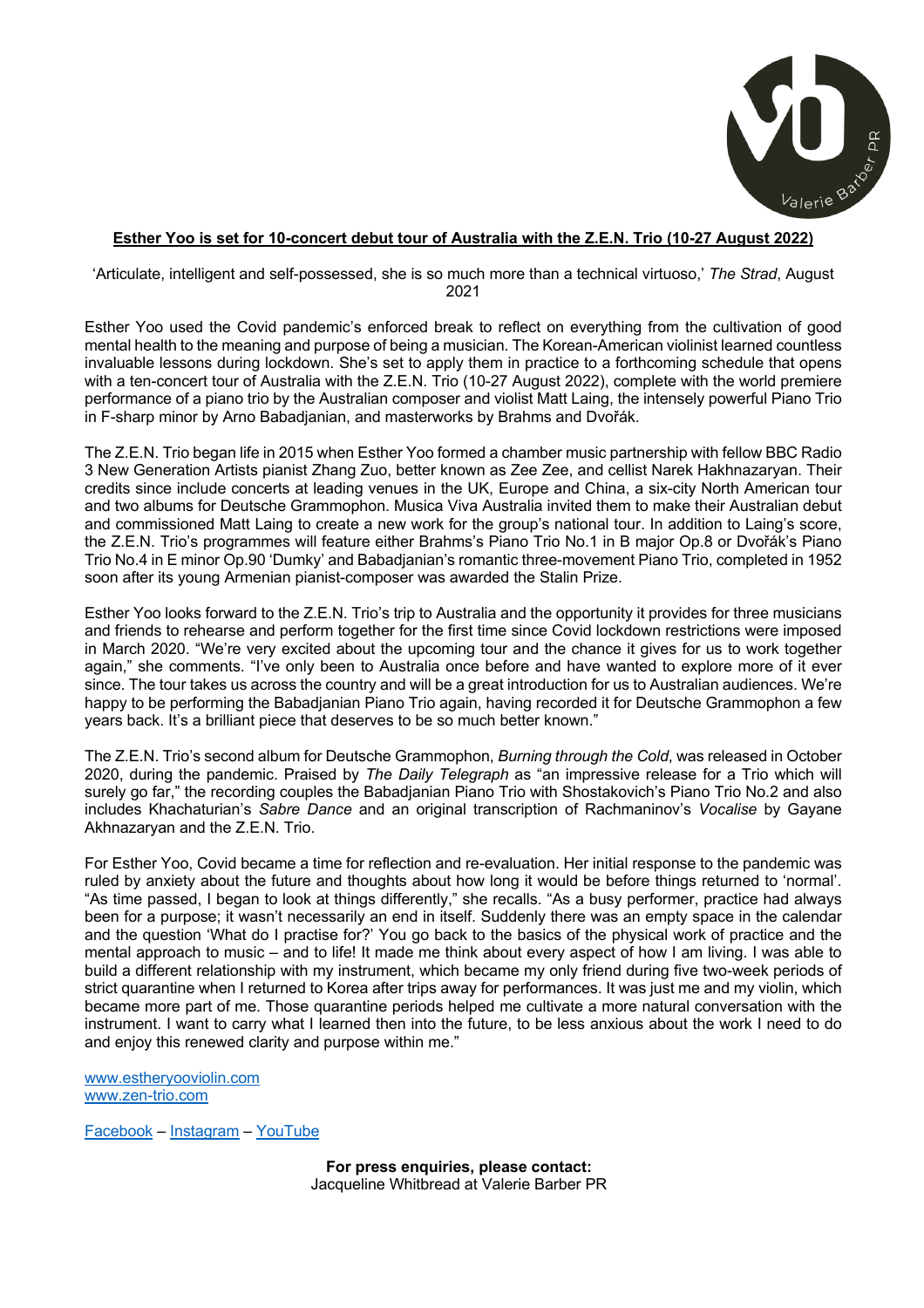## jacqueline@vbpr.co.uk +44 (0) 20 7586 8560 www.vbpr.co.uk

We at Valerie Barber PR are committed to protecting your personal information and so we are letting you know that we are storing your email address, work telephone numbers and work postal address on our database so that we can keep you up to date with news on our clients. You can ask us to stop using your information at any time by emailing us at info@vbpr.co.uk. You may also request access to the personal data we have about you, request that any incorrect personal data we have about you be rectified, or request that we erase your personal data. If you have any questions about how we care for and use your personal information please let us know us *at* info@vbpr.co.uk

## **Wednesday 10 – 27 August 2022 Z.E.N. TRIO AUSTRALIA TOUR**

Tour information

**Esther Yoo** violin | **Narek Hakhnazaryan** cello | **Zhang Zuo** piano

**Programme 1 Brahms** Piano Trio No.1 in B major, Op.8 **Matt Laing** New Work **Babadjanian** Piano Trio in F-sharp minor

**Programme 2 Babadjanian** Piano Trio in F-sharp minor **Matt Laing** New Work **Dvořák** Piano Trio No.4 in E minor, Op. 90 'Dumky'

**Wednesday 10 August 2022, 7.30pm Macquarie Conservatorium, Dubbo** Event page

Programme 1

**Friday 12 August 2022, 7.30pm Hobart Town Hall, Hobart** Event page

Programme 2

**Saturday 13 August 2022, 7pm Melbourne Recital Centre, Melbourne** Event page

Programme 2

**Monday 15 August 2022, 7.30pm Perth Concert Hall** Event page

Programme 2

**Thursday 18 August 2022, 7pm Australian National University, Canberra** Event page

Programme 2

**Saturday 20 August 2022, 2pm Monday 22 August 2022, 7pm City Recital Hall, Sydney** Event page

Programme 1 (Saturday) Programme 2 (Monday)